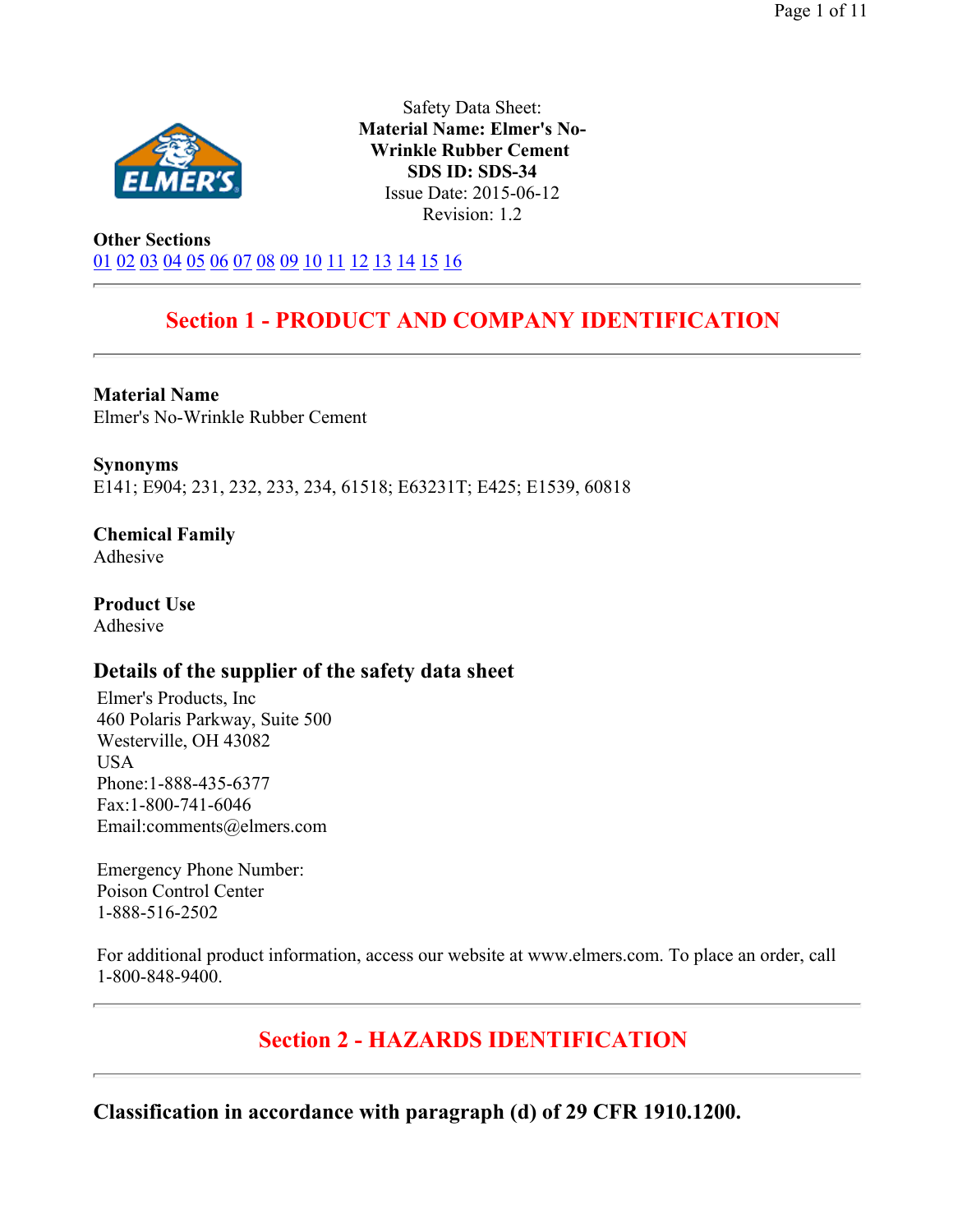Flammable Liquids - Category 2 Aspiration Hazard - Category 1 Skin Corrosion/Irritation - Category 2 Serious Eye Damage/Eye Irritation - Category 2A Specific Target Organ Toxicity - Single Exposure - Category 3 Specific Target Organ Toxicity - Repeated Exposure - Category 2 Hazardous to the Aquatic Environment - Acute - Category 1 Hazardous to the Aquatic Environment - Chronic - Category 1

## **GHS Label Elements**

## **Symbol(s)**



**Signal Word**  Danger

## **Hazard Statement(s)**

Highly flammable liquid and vapor May be fatal if swallowed and enters airways Causes skin irritation Causes serious eye irritation May cause respiratory irritation. May cause drowsiness or dizziness May cause damage to organs through prolonged or repeated exposure Very toxic to aquatic life with long lasting effects

## **Precautionary Statement(s)**

## **Prevention**

Keep container tightly closed Keep away from heat/sparks/open flame/hot surfaces - No smoking Ground/Bond container and receiving equipment Use explosion-proof electrical/ventilating/lighting equipment Take precautionary measures against static discharge Use only non-sparking tools Use only outdoors or in a well-ventilated area Wear protective gloves/protective clothing/eye protection/face protection Do not breathe dust/fume/gas/mist/vapours/spray Wash thoroughly after handling Avoid release to the environment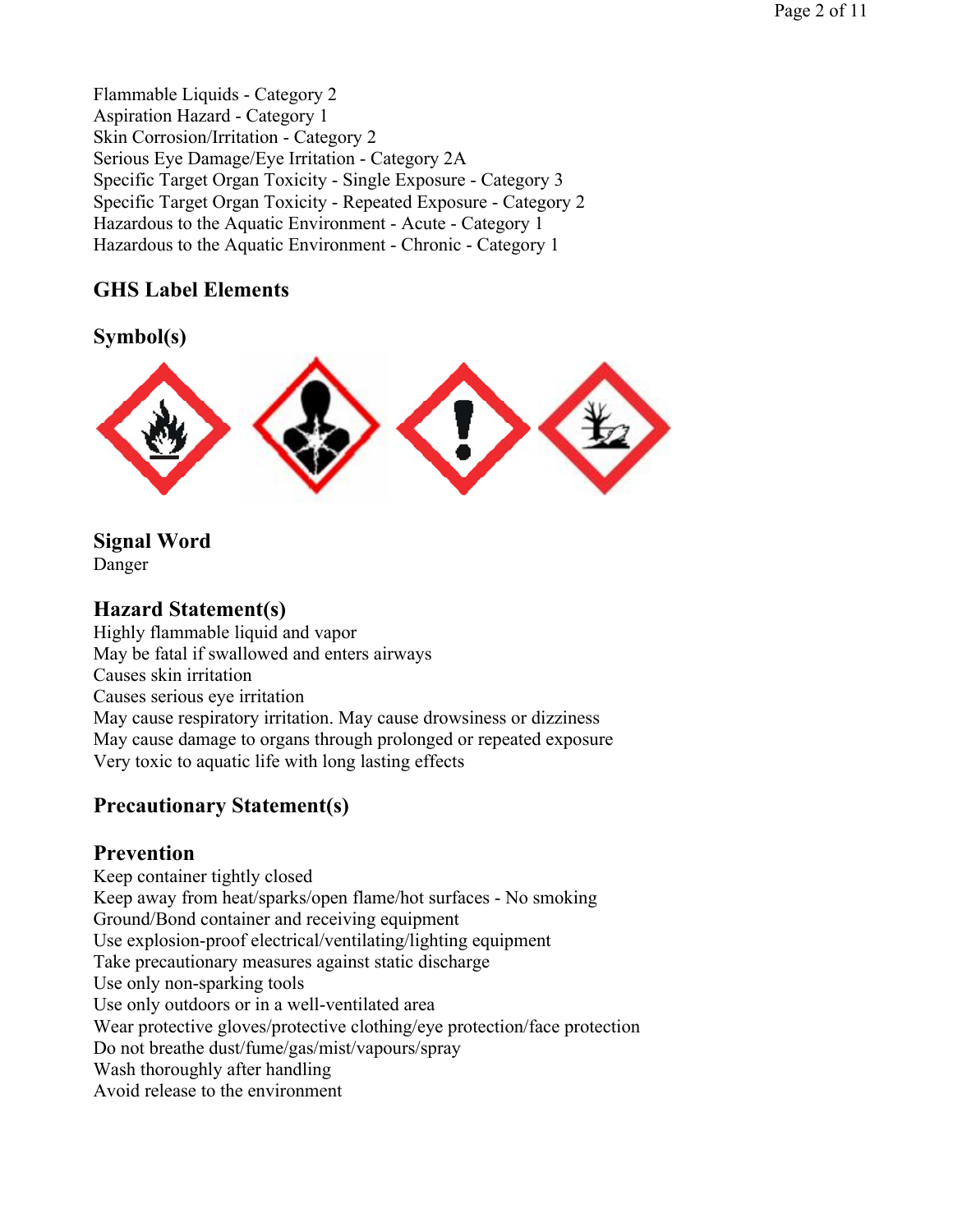## **Response**

In case of fire: Use appropriate media to extinguish Collect spillage IF INHALED: Remove person to fresh air and keep at rest in a position comfortable for breathing Call a POISON CENTER or doctor if you feel unwell IF IN EYES: Rinse cautiously with water for several minutes. Remove contact lenses, if present and easy to do. Continue rinsing If eye irritation persists: Get medical advice/attention IF ON SKIN (or hair): Remove/take off immediately all contaminated clothing. Rinse skin with water/shower If skin irritation occurs: Get medical advice/attention Take off contaminated clothing and wash before reuse IF SWALLOWED: Immediately call a POISON CENTER/doctor Do NOT induce vomiting Specific treatment (see label)

## **Storage**

Store in a well-ventilated place. Keep container tightly closed Keep cool Store locked up

## **Disposal**

Dispose of contents/container in accordance with local/regional/national/international regulations

# **Section 3 - COMPOSITION / INFORMATION ON INGREDIENTS**

|          | <b>Component Name</b> | Percent |  |
|----------|-----------------------|---------|--|
| 142-82-5 | n-Heptane             |         |  |

# **Section 4 - FIRST AID MEASURES**

## **Inhalation**

Remove person to fresh air and keep comfortable for breathing. Call a POISON CENTER or doctor if you feel unwell.

## **Skin**

Remove/take off immediately all contaminated clothing. Rinse skin with water/shower. If skin irritation occurs: Get medical advice/attention. Wash contaminated clothing before reuse.

## **Eyes**

Rinse cautiously with water for several minutes. Remove contact lenses, if present and easy to do. Continue rinsing. If eye irritation persists: Get medical advice/attention.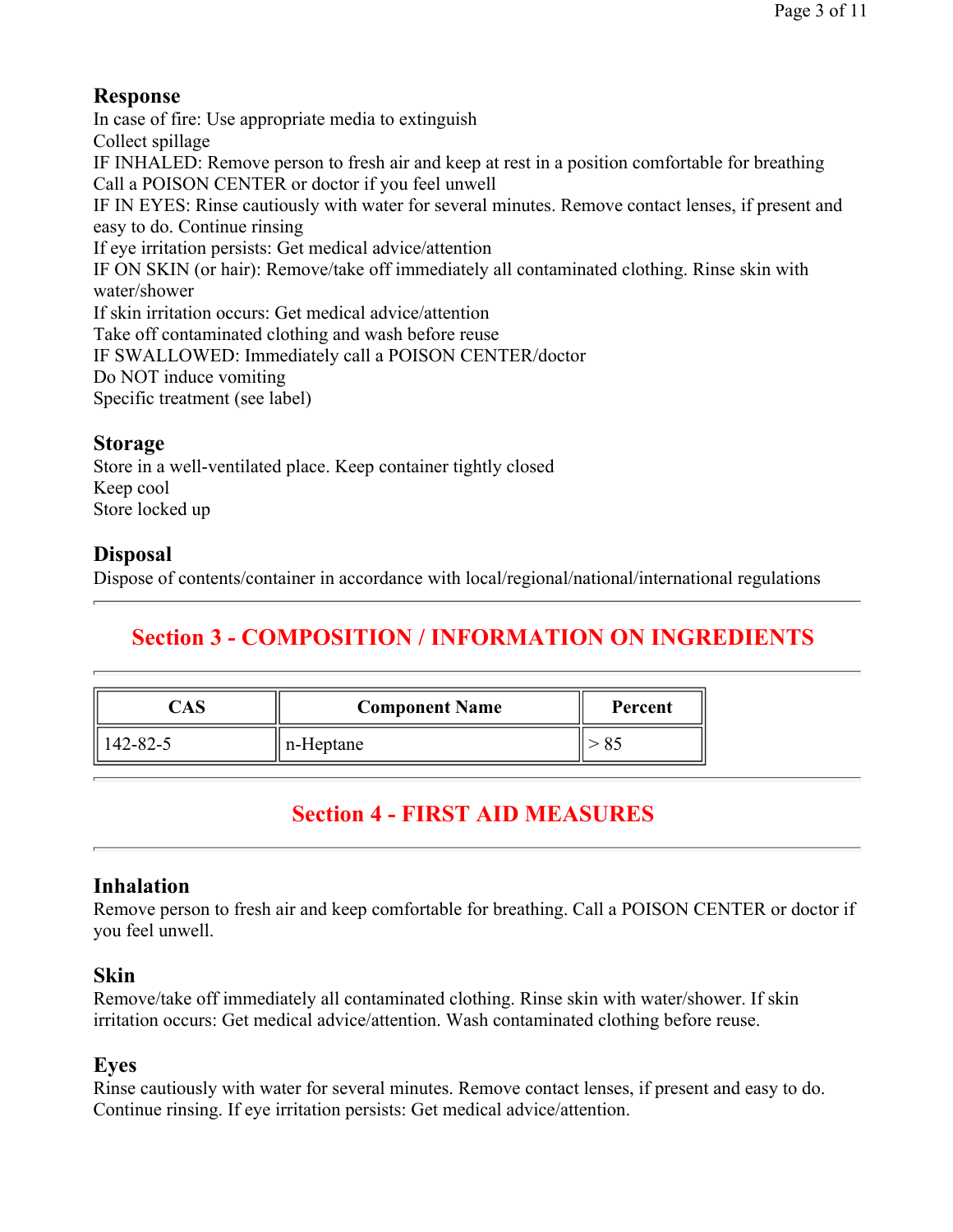## **Ingestion**

Immediately call a POISON CENTER or doctor/physician. DO NOT induce vomiting. Aspiration hazard. If vomiting occurs, keep head lower than hips to help prevent aspiration. Aspiration into the lungs may result in pulmonary edema and pneumonitis.

## **Most Important Symptoms/Effects**

#### **Acute**

May be fatal if swallowed and enters airways. May cause respiratory irritation, skin irritation, eye irritation.

#### **Delayed**

May cause damage to organs through prolonged or repeated exposure.

## **Section 5 - FIRE FIGHTING MEASURES**

## **Extinguishing Media**

#### **Suitable Extinguishing Media**

Dry chemical, foam or carbon dioxide, water.

#### **Unsuitable Extinguishing Media**

None known.

## **Special Hazards Arising from the Chemical**

Highly flammable liquid and vapor. The vapor is heavier than air. Vapors or gases may ignite at distant ignition sources and flash back. Vapor/air mixtures are explosive.

## **Advice for firefighters**

Wear self-contained breathing apparatus with a full facepiece and protective clothing.

## **Fire Fighting Measures**

Move container from fire area if it can be done without risk. Cool containers with water spray until well after the fire is out. Do not scatter spilled material with high-pressure water streams. In case of fire and/or explosion do not breathe fumes. Stay upwind and keep out of low areas.

# **Section 6 - ACCIDENTAL RELEASE MEASURES**

## **Personal Precautions, Protective Equipment and Emergency Procedures**

Keep unnecessary people away, isolate hazard area and deny entry. Do not breath gas/vapor/spray. Avoid contact with skin and eyes. Vapors may cause drowsiness and dizziness. Wear personal protective clothing and equipment, see Section 8.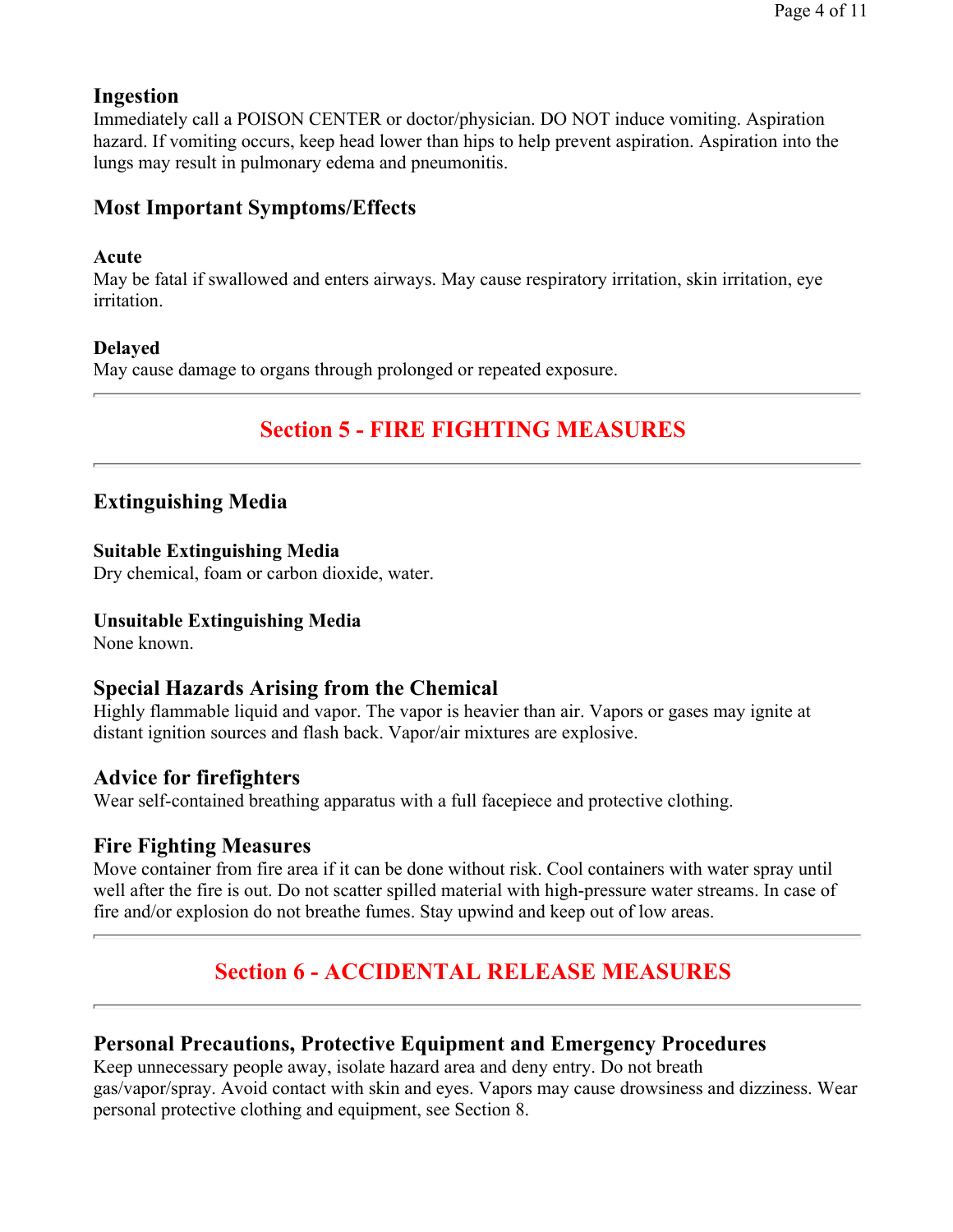## **Methods and Materials for Containment and Cleaning Up**

Eliminate all ignition sources if safe to do so. Keep unnecessary people away, isolate hazard area and deny entry. Stay upwind and keep out of low areas. Ventilate closed spaces before entering. Stop leak if possible without personal risk. Reduce vapors with water spray. Ground any equipment used in handling. Do not touch or walk through spilled material. Absorb with earth, sand or other noncombustible material and transfer to container. Use only non-sparking tools. Large spills: Dike for later disposal.

## **Environmental Precautions**

Prevent entry into waterways, sewers, basements, or confined areas. Avoid release to the environment. Collect spillage.

# **Section 7 - HANDLING AND STORAGE**

## **Precautions for Safe Handling**

Avoid contact with skin and eyes. Do not breathe dust/fume/gas/mist/vapors/spray. Use only with adequate ventilation. Wash thoroughly after handling. Do not eat, drink or smoke when using this product. Avoid heat, flames, sparks and other sources of ignition. Ground/bond container and receiving equipment. Use explosion-proof electrical/ventilating/lighting equipment. Take precautionary measures against static discharge. Use only non-sparking tools. Use only outdoors or in a well-ventilated area. Wear protective gloves/protective clothing/eye protection/face protection.

## **Conditions for Safe Storage, Including any Incompatibilities**

Store in a well-ventilated place. Keep container tightly closed Keep cool Store locked up

## **Incompatible Materials**

acids, bases, amines, oxidizing materials.

## **Section 8 - EXPOSURE CONTROLS / PERSONAL PROTECTION**

#### **Component Exposure Limits**

| n-Heptane | 142-82-5                                          |
|-----------|---------------------------------------------------|
| ACGIH:    | 400 ppm TWA                                       |
|           | 500 ppm STEL                                      |
| NIOSH:    | 85 ppm TWA; $350 \text{ mg/m}$ $3 \text{ TWA}$    |
|           | 440 ppm Ceiling 15 min; 1800 mg/m3 Ceiling 15 min |
|           | 750 ppm IDLH                                      |
| Europe:   | 500 ppm TWA; 2085 mg/m3 TWA                       |
|           |                                                   |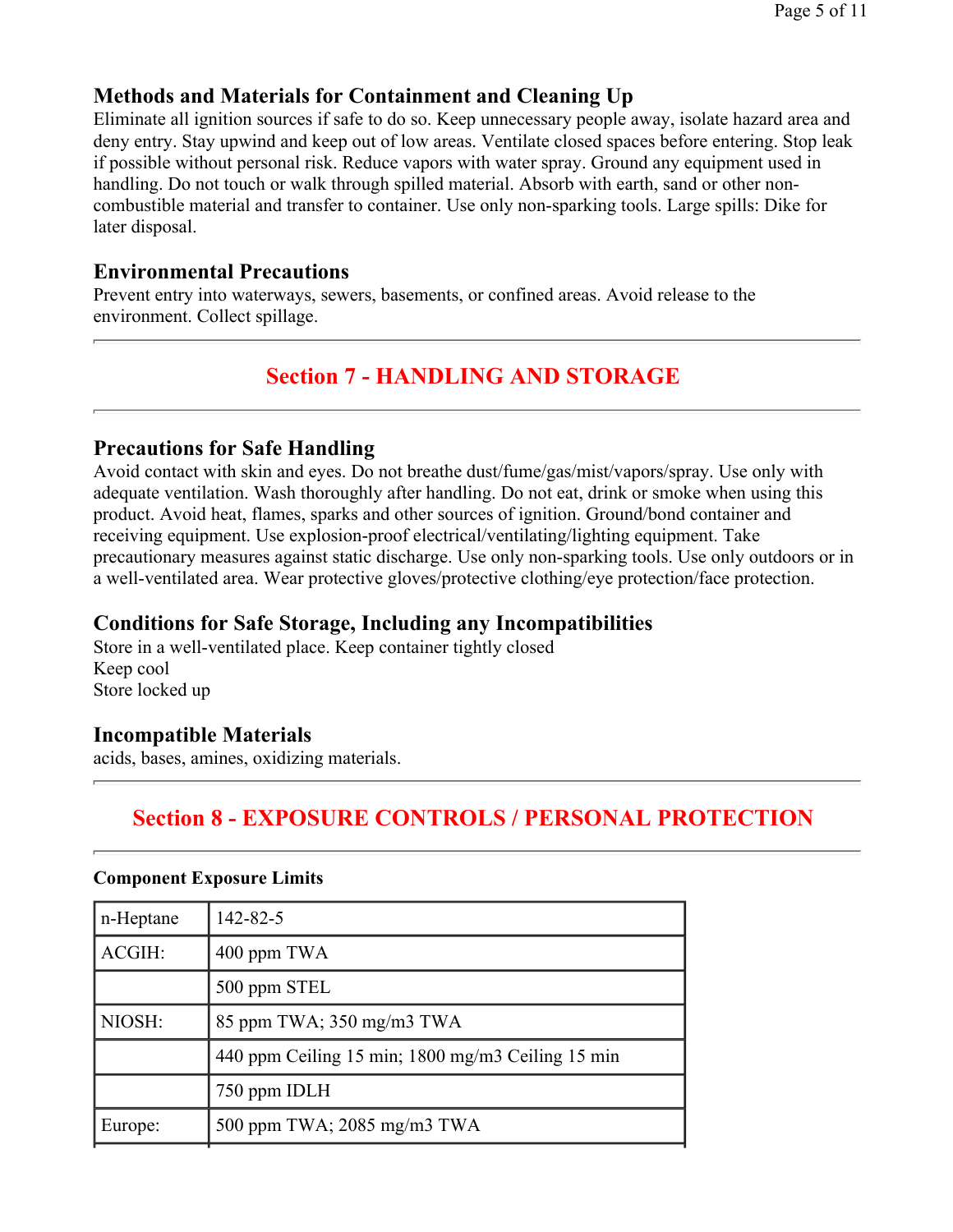|                                                          | $\vert$ OSHA (US): $\vert$ 500 ppm TWA; 2000 mg/m3 TWA |  |  |  |  |  |
|----------------------------------------------------------|--------------------------------------------------------|--|--|--|--|--|
| 400 ppm TWA LMPE-PPT; 1600 mg/m3 TWA LMPE-PPT<br>Mexico: |                                                        |  |  |  |  |  |
| 500 ppm STEL [LMPE-CT]; 2000 mg/m3 STEL [LMPE-CT]        |                                                        |  |  |  |  |  |
| Skin - potential for cutaneous absorption                |                                                        |  |  |  |  |  |

## **Biological limit value**

 $\overline{a}$ 

There are no biological limit values for any of this product's components.

# **Section 9 - PHYSICAL AND CHEMICAL PROPERTIES**

| Appearance                        | opaque liquid                                                        | <b>Physical State</b>             | liquid                  |  |  |
|-----------------------------------|----------------------------------------------------------------------|-----------------------------------|-------------------------|--|--|
| Odor                              | mild odor, solvent<br>odor                                           | Color                             | <b>Not</b><br>available |  |  |
| <b>Odor Threshold</b>             | Not available<br>pH                                                  |                                   | <b>Not</b><br>available |  |  |
| <b>Melting Point</b>              | Not available                                                        | <b>Boiling Point</b>              | 90 °C                   |  |  |
| <b>Freezing point</b>             | Not available                                                        | <b>Evaporation Rate</b>           | $\leq 1$ (ether = 1)    |  |  |
| <b>Boiling Point Range</b>        | Not available                                                        | <b>Flammability (solid, gas)</b>  | <b>Not</b><br>available |  |  |
| <b>Autoignition</b>               | Not available                                                        | <b>Flash Point</b>                | $-4$ °C TCC             |  |  |
| <b>Lower Explosive</b><br>Limit   | Not available                                                        | Decomposition                     | <b>Not</b><br>available |  |  |
| <b>Upper Explosive</b><br>Limit   | Not available                                                        | <b>Vapor Pressure</b>             | <b>Not</b><br>available |  |  |
| <b>Vapor Density</b><br>$(air=1)$ | >1                                                                   | <b>Specific Gravity (water=1)</b> | 0.71                    |  |  |
| <b>Water Solubility</b>           | <b>Partition coefficient:</b><br>almost insoluble<br>n-octanol/water |                                   | <b>Not</b><br>available |  |  |
| <b>Viscosity</b>                  | Not available                                                        | <b>Solubility (Other)</b>         | <b>Not</b><br>available |  |  |
| <b>Density</b>                    | Not available                                                        | <b>Volatility</b>                 | 90%                     |  |  |

# **Section 10 - STABILITY AND REACTIVITY**

**Reactivity**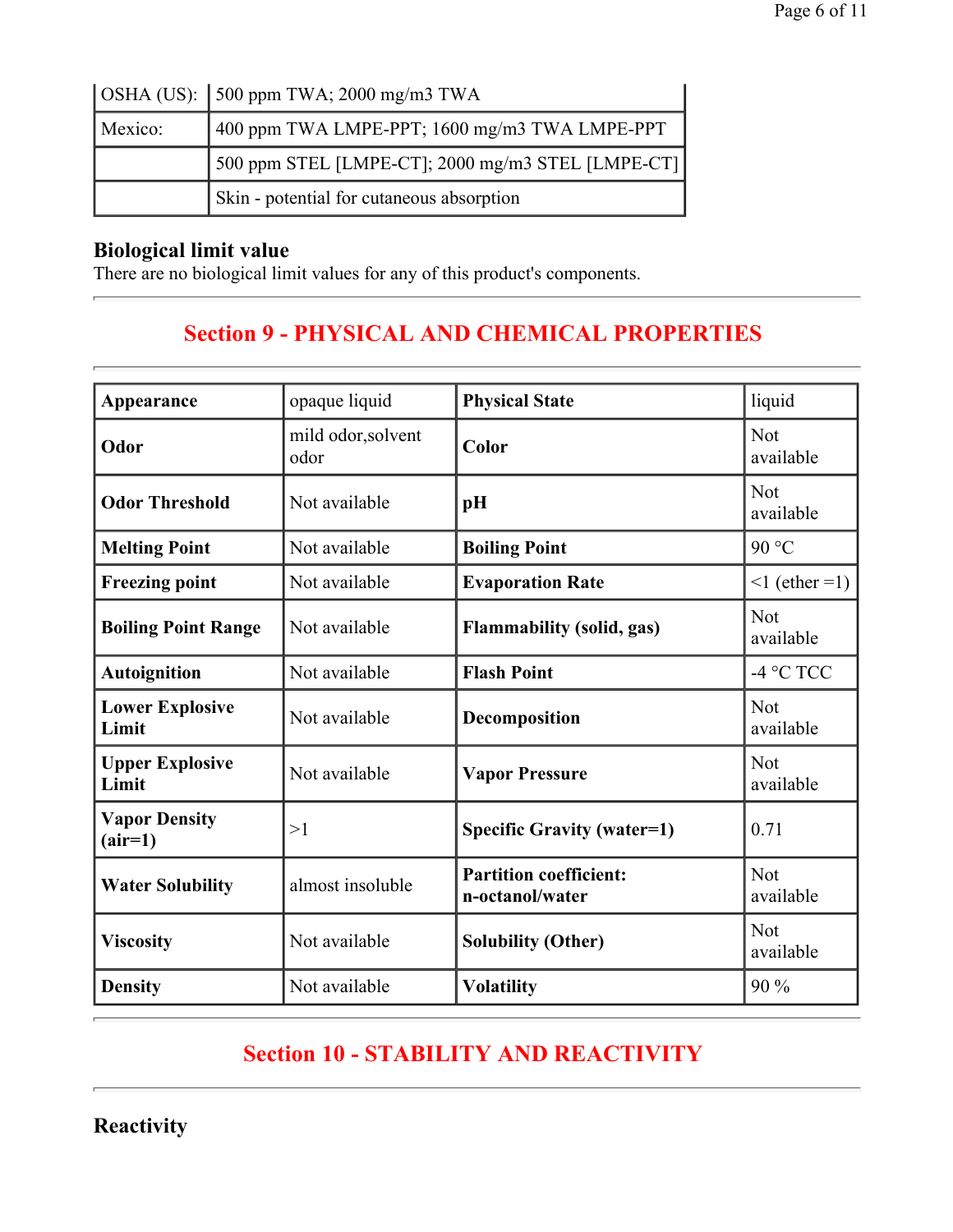No hazard expected.

**Chemical Stability**  Stable under normal conditions of use.

## **Possibility of Hazardous Reactions**

Hazardous polymerization will not occur.

## **Conditions to Avoid**

Avoid heat, flames, sparks and other sources of ignition. Containers may rupture or explode if exposed to heat.

#### **Incompatible Materials**

acids. bases, amines, oxidizing materials.

#### **Hazardous decomposition products**

oxides of carbon.

## **Section 11 - TOXICOLOGICAL INFORMATION**

## **Information on Likely Routes of Exposure**

**Inhalation**  May cause respiratory irritation.

**Skin Contact**  Causes skin irritation.

**Eye Contact**  Causes serious eye irritation.

#### **Ingestion**  Aspiration hazard. May be fatal if swallowed.

## **Acute and Chronic Toxicity**

## **Component Analysis - LD50/LC50**

The components of this material have been reviewed in various sources and the following selected endpoints are published: n-Heptane (142-82-5) Oral LD50 Mouse 5000 mg/kg Dermal LD50 Rabbit 3000 mg/kg Inhalation LC50 Rat 103 g/m3 4 h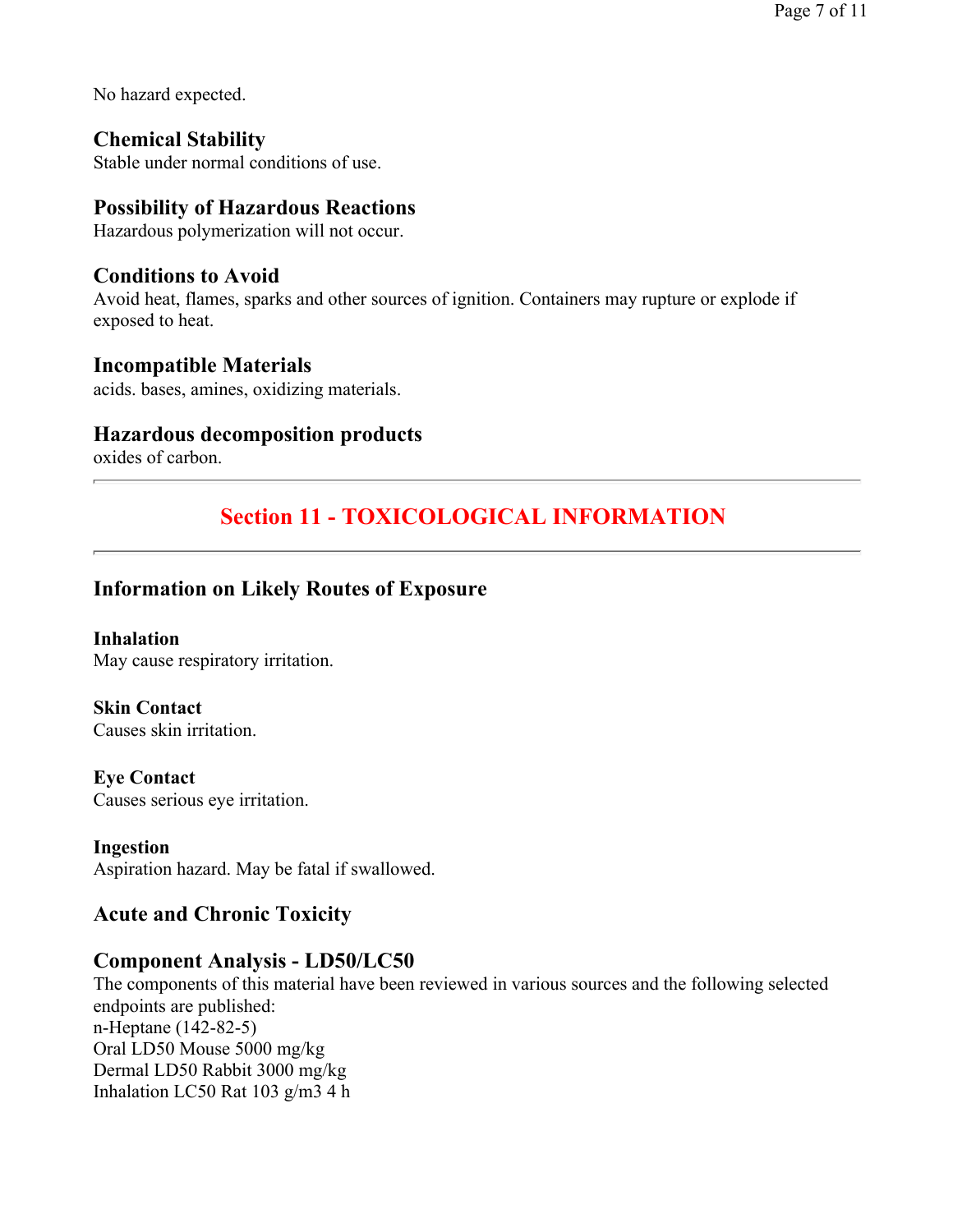## **Immediate Effects**

May cause respiratory irritation, skin irritation, eye irritation. May be fatal if swallowed.

## **Delayed Effects**

May cause damage to organs through prolonged or repeated exposure.

# **Irritation/Corrosivity Data**

Causes skin irritation. May cause eye irritation. May cause respiratory irritation.

**Respiratory Sensitization**  No information available for the product.

**Dermal Sensitization**  No information available for the product.

**Component Carcinogenicity** None of this product's components are listed by ACGIH, IARC, NTP, DFG or OSHA

**Germ Cell Mutagenicity**  No information available for the product.

**Tumorigenic Data**  No data available

## **Reproductive Toxicity**

No information available for the product.

## **Specific Target Organ Toxicity - Single Exposure**

Respiratory system

## **Specific Target Organ Toxicity - Repeated Exposure**

May cause damage to organs through prolonged or repeated exposure.

## **Aspiration hazard**

May be fatal if swallowed.

## **Medical Conditions Aggravated by Exposure**

No data available.

# **Section 12 - ECOLOGICAL INFORMATION**

## **Component Analysis - Aquatic Toxicity**

| $n$ -Heptane   142-82-5 |                                 |
|-------------------------|---------------------------------|
| $\vert$ Fish:           | LC50 96 h Cichlid fish 375 mg/L |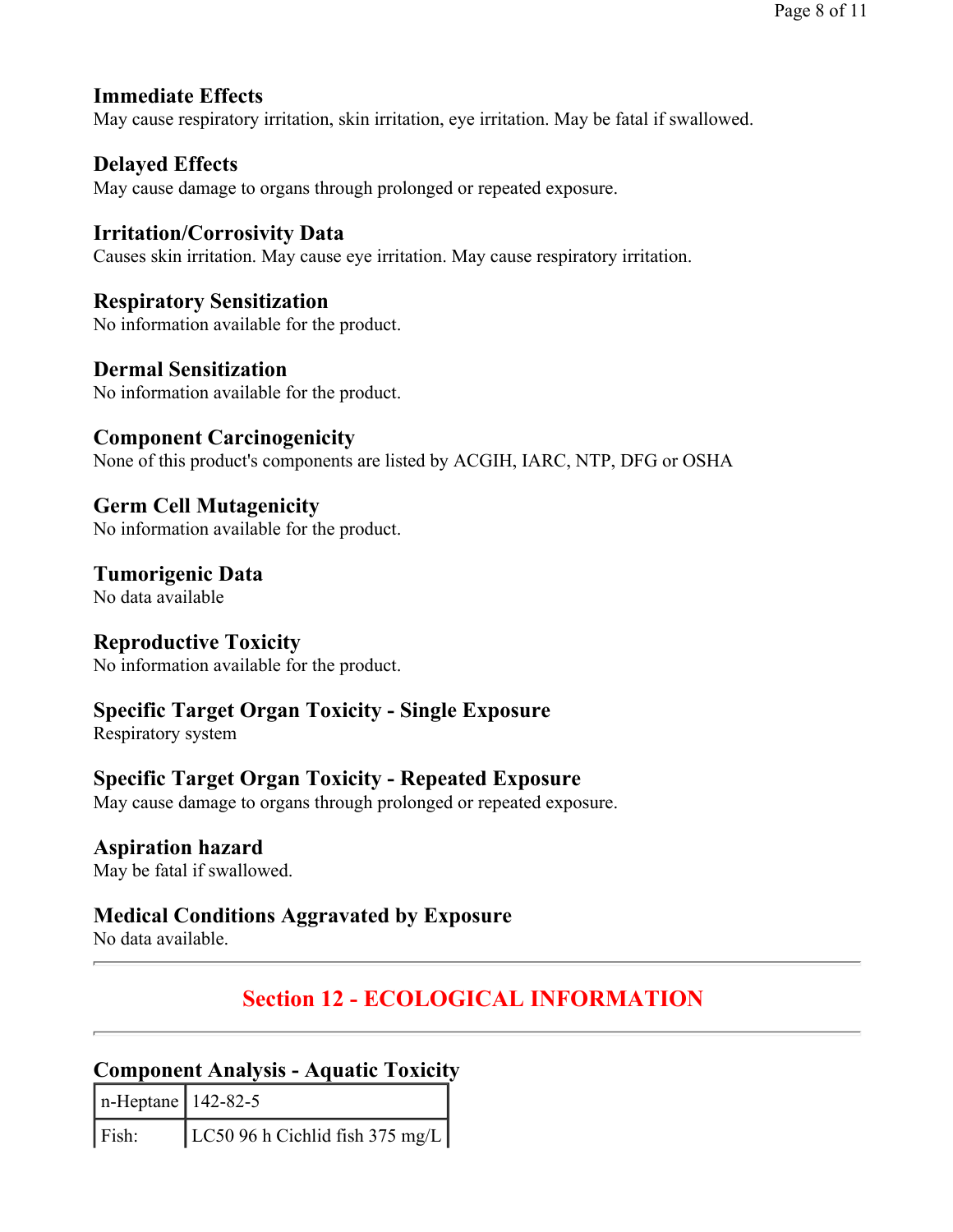## **Section 13 - DISPOSAL CONSIDERATIONS**

#### **Disposal Methods**

Dispose in accordance with all applicable regulations.

#### **Component Waste Numbers**

| $n$ -Heptane   142-82-5 |                   |
|-------------------------|-------------------|
| RCRA:                   | waste number D001 |
|                         | waste number D001 |
|                         | D <sub>00</sub> 1 |

# **Section 14 - TRANSPORT INFORMATION**

#### **Component Marine Pollutants**

This material contains one or more of the following chemicals required by US DOT to be identified as marine pollutants

|                | $\vert$ Component $\vert$ CAS $\#$ $\vert$ Minimum Concentration |  |  |  |  |
|----------------|------------------------------------------------------------------|--|--|--|--|
| $\ln$ -Heptane | 142-82-5   DOT regulated (related to Heptane isomers)            |  |  |  |  |

**US DOT Information**: **Shipping Name:**ADHESIVES **Hazard Class:** 3 **UN/NA #:** UN1133 **Packing Group:** II **Required Label(s):** 3

**IATA Information: Shipping Name:**ADHESIVES **Hazard Class:** 3 **UN#:** UN1133 **Packing Group:** I **Required Label(s):** 3

**IMDG Information: Shipping Name:**ADHESIVES **Hazard Class:** 3 **UN#:** UN1133 **Packing Group:** II

**TDG Information:**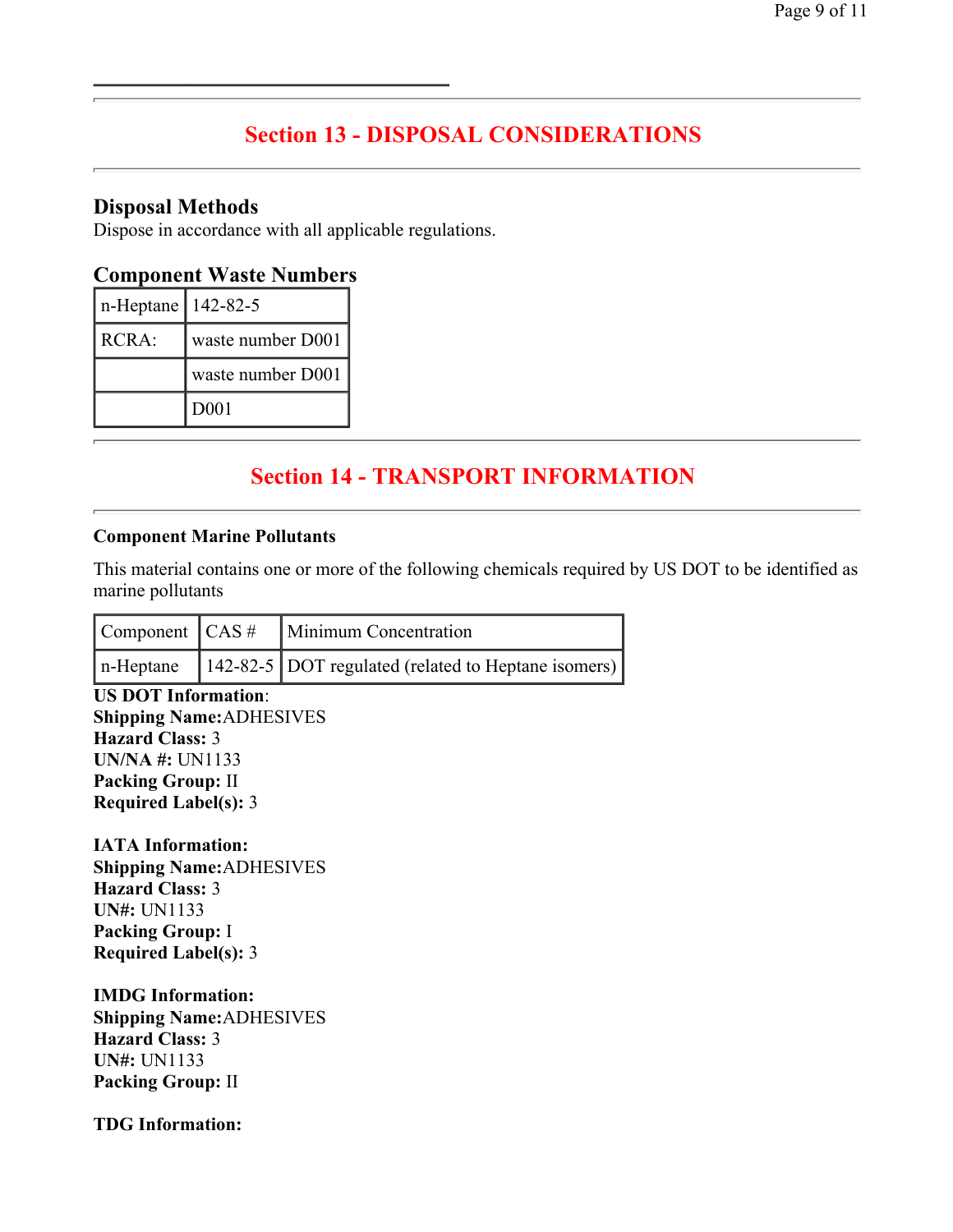# **Section 15 - REGULATORY INFORMATION**

## **U.S. Federal Regulations**

This material contains one or more of the following chemicals required to be identified under SARA Section 302 (40 CFR 355 Appendix A), SARA Section 313 (40 CFR 372.65), CERCLA (40 CFR 302.4), TSCA 12(b), and/or require an OSHA process safety plan.

| $n$ -Heptane   142-82-5 |                                                                                              |
|-------------------------|----------------------------------------------------------------------------------------------|
|                         | <b>TSCA 12b:</b> Section 4, 1 % de minimus concentration (related to Hydrocarbons, $C > 4$ ) |

**SARA Section 311/312 (40 CFR 370 Subparts B and C) Acute Health:** Yes **Chronic Health:** Yes **Fire:** Yes **Pressure:** No **Reactivity:** No

## **U.S. State Regulations**

The following components appear on one or more of the following state hazardous substances lists:

| $\vert$ Component $\vert$ CAS                 |  | $ CA MA$ $MN$ $NJ$ $PA$ |  |  |
|-----------------------------------------------|--|-------------------------|--|--|
| $n$ -Heptane 142-82-5 Yes Yes Yes Yes Yes Yes |  |                         |  |  |

## **Not listed under California Proposition 65**

## **Canadian WHMIS Ingredient Disclosure List (IDL)**

Components of this material have been checked against the Canadian WHMIS Ingredients Disclosure List. The List is composed of chemicals which must be identified on MSDSs if they are included in products which meet WHMIS criteria specified in the Controlled Products Regulations and are present above the threshold limits listed on the IDL

| n-Heptane   142-82-5 |       |  |  |
|----------------------|-------|--|--|
|                      | $1\%$ |  |  |

## **Component Analysis - Inventory**

n-Heptane (142-82-5)

| l US | СA                                | EU | $AU$ PH | <b>ENCS</b> | JP -<br><b>ISHL</b> | ' KR -<br><b>KECI/KECL</b> | $KR -$<br>TCCA | <b>CN</b> | NZ | MX                    | $\overline{\text{TW}}$ |
|------|-----------------------------------|----|---------|-------------|---------------------|----------------------------|----------------|-----------|----|-----------------------|------------------------|
|      | Yes   DSL   EIN   Yes   Yes   Yes |    |         |             | No                  | Yes                        | N <sub>0</sub> |           |    | Yes   Yes   Yes   Yes |                        |

## **Section 16 - OTHER INFORMATION**